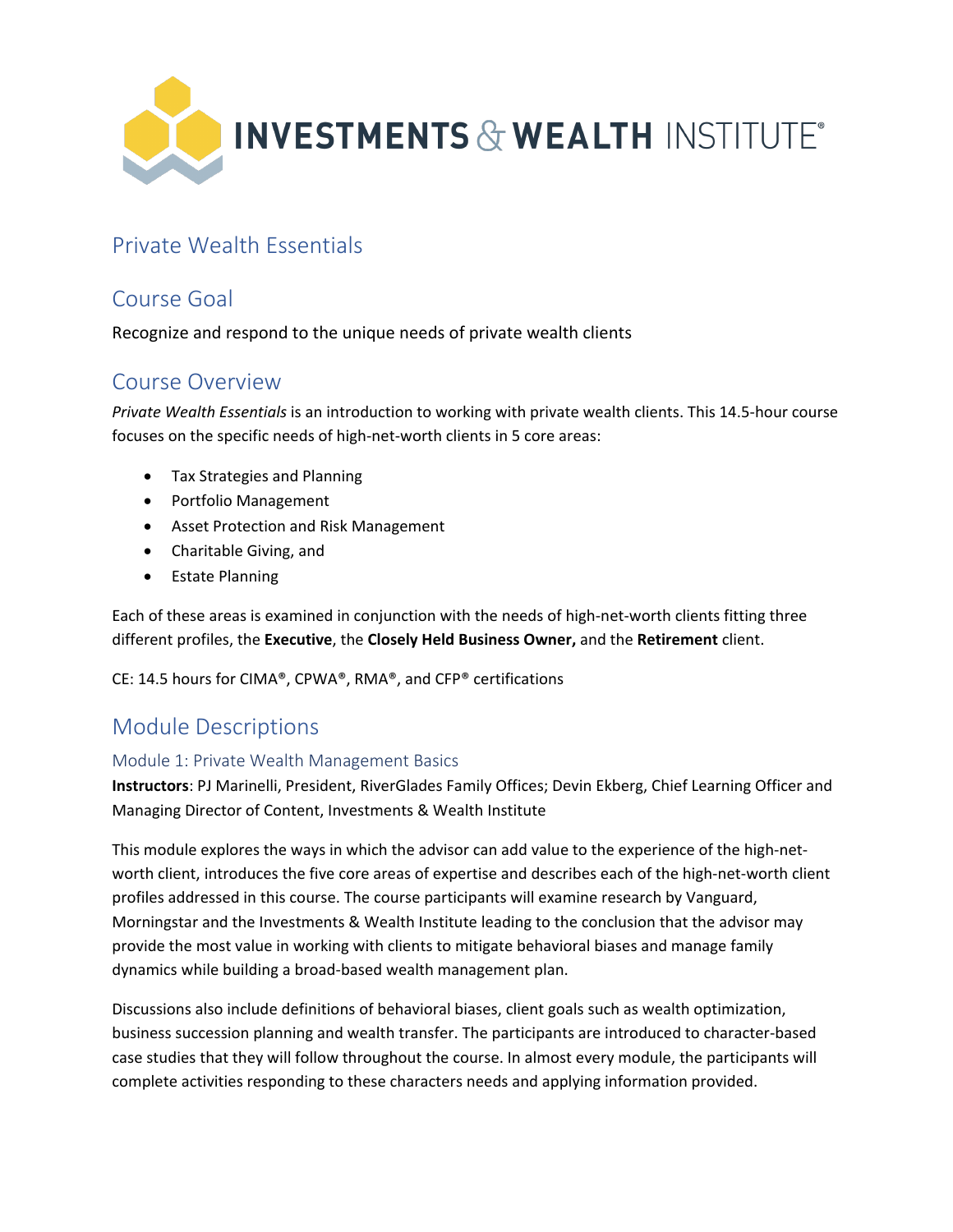

#### Module 2: Tax Strategies

**Instructors**: Tim Steffen, Director of Advanced Planning, Baird Private Wealth Management; Devin Ekberg, Chief Learning Officer and Managing Director of Content, Investments & Wealth Institute

Understanding the tax system and its impact on high-net-worth clients is foundational to understanding each other area of private wealth management (Portfolio Management, Asset Protection and Risk Management, Charitable Giving and Estate Planning). This module provides an overview of the tax issues affecting high net worth clients. In addition, the participants will learn to use information on their clients' tax forms to better grasp the key tax issues impacting their client and to pinpoint opportunities for future planning.

Other topics analyzed in this module include comparisons of tax education vs. tax advice and tax alpha vs. tax efficiency. Once again, the participants will have the opportunity to apply concepts learned in this section of the course to character-based case studies.

#### Module 3: Portfolio Management

**Instructors**: David Wolf, Obtaining Title; Devin Ekberg, Chief Learning Officer and Managing Director of Content, Investments & Wealth Institute

Managing the portfolio is the wheelhouse of the financial advisor. The participants investigate investment opportunities available to high-net-worth clients such as alternatives and SRI/ESG. They also will review risk management techniques as they might apply to the high-net-worth portfolio. Portfolio management is explained in the context of a continuum of choices ranging from minimal intervention (ex. the model portfolio) to maximum advisor involvement.

#### Module 4: Asset Protection & Risk Management

**Instructors**: Elizabeth Morgan JD, Owner, Elizabeth Morgan & Associates; Devin Ekberg, Chief Learning Officer and Managing Director of Content, Investments & Wealth Institute

Wealth can be a target for creditors and predators. An asset protection plan is critical for high-net-worth clients. The participants will explore the "tools" of asset protection and risk management including, insurance, trusts, financial investments and statutory protections, and corporate structures. Each of these tools is approached within the context of a risk management model or matrix highlighting techniques for managing, retaining, avoiding, or pooling risk.

Methodology for examining hazards is discussed. Participants will revisit the case study characters and apply risk management concepts to their situation.